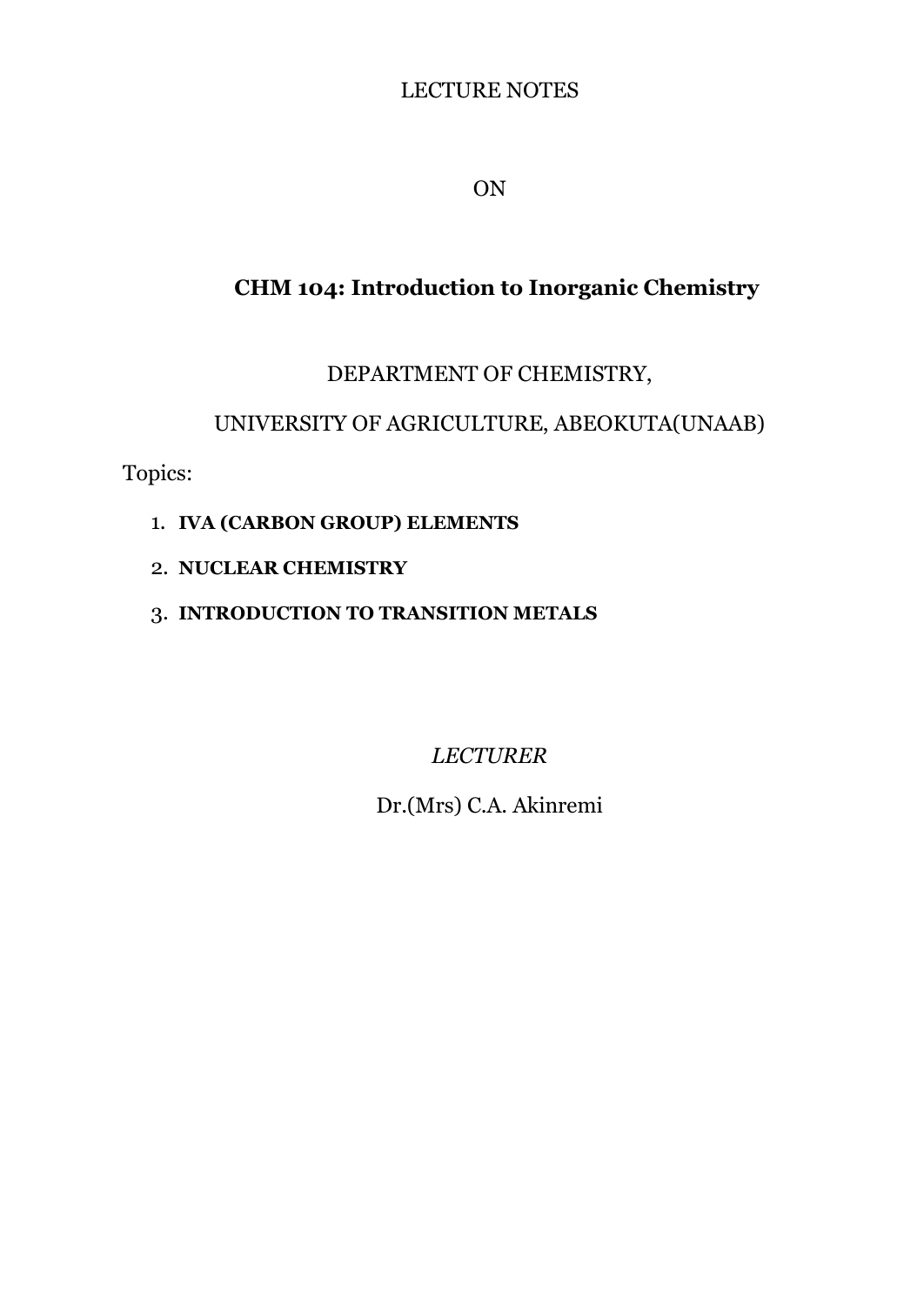# **IVA (CARBON GROUP) ELEMENTS Occurrence and Uses of Group IVA Elements.**

| <b>Element</b> | <b>Occurrence</b>                                                                                                                                                                                                                                                                                                                                                                                                                                                                                                                                                            | <b>Uses</b>                                                                                                                                                                                                                                                                                                        |  |  |  |
|----------------|------------------------------------------------------------------------------------------------------------------------------------------------------------------------------------------------------------------------------------------------------------------------------------------------------------------------------------------------------------------------------------------------------------------------------------------------------------------------------------------------------------------------------------------------------------------------------|--------------------------------------------------------------------------------------------------------------------------------------------------------------------------------------------------------------------------------------------------------------------------------------------------------------------|--|--|--|
| Carbon         | <b>Carbon</b> occurs as crystalline allotropes<br>(diamond and graphite) and molecular<br>allotrope (fullerenes).<br><b>Diamond</b> occurs naturally in igneous<br>rocks which can be found in South Africa.<br><b>Graphite</b> occurs naturally in many areas<br>eg. Republic of Korea, Austria, China,<br>Mexico, Madagascar, Germany, Sri Lanka,<br>and Russia.<br><b>Fullerenes</b> occur naturally in a number<br>of deposits in Australia, New Zealand and<br>North America.<br>Carbon also exists as carbon (IV) oxide<br>$(CO2)$ at 0.04% of the earth's atmosphere. | Diamond is used as gemstones,<br>cutting tools, abrasives etc<br>Graphite is used as a lubricant. It<br>is exploited commercially for its<br>inertness, high thermal stability,<br>electrical<br>and<br>thermal<br>conductivities.<br><b>Fullerenes</b><br>applied<br>are<br>in<br>nanoscience and nanotechnology. |  |  |  |
| Silicon        | Elemental Si does not exist naturally but<br>constitutes 25.7% of the earth's crust in the<br>form of sand, quartz etc                                                                                                                                                                                                                                                                                                                                                                                                                                                       | Si is utilized in steel industries,<br>electronic<br>and<br>semiconductor<br>industries. It is also used as the<br>main component of glass in the form<br>of silica $(SiO2)$                                                                                                                                       |  |  |  |
|                | Germanium $\vert$ Ge constitutes 1.8ppm of the earth's crust                                                                                                                                                                                                                                                                                                                                                                                                                                                                                                                 | Used as polymerization catalysts for<br>the production of polyethylene; fibre<br>optics, optical<br>devices<br>$(GeO2)$ ,<br>electronic<br>solar<br>electrical<br>and<br>industries.                                                                                                                               |  |  |  |
| Tin            | Sn occurs naturally as the ore cassiterite<br>(SnO <sub>2</sub> )                                                                                                                                                                                                                                                                                                                                                                                                                                                                                                            | Used for tin plating for example in<br>steel cans to improve corrosion<br>resistance. Also used as alloys eg<br>bronze.                                                                                                                                                                                            |  |  |  |
| Lead           | naturally<br>the<br>Pb<br>occurs<br>as<br>ore:<br>galena(PbO),<br>anglesite( $PbSO4$ )<br>and<br>cerussite (PbCO <sub>3</sub> )                                                                                                                                                                                                                                                                                                                                                                                                                                              | Lead was used in plumbing industry<br>plant; as Lead acid batteries. Lead<br>oxides are used in the making of<br>lead crystal glass                                                                                                                                                                                |  |  |  |

# **Allotropes of Carbon**

Examples of allotropes of Pure carbon Diamond Graphite and Fullerenes. They occur naturally.





*The structure of C*<sub>60</sub> *Fullerenes*



*The crystal structure of diamond. The structure of*  $C_{60}$  *A view of the planes of atoms in the structure of graphite.*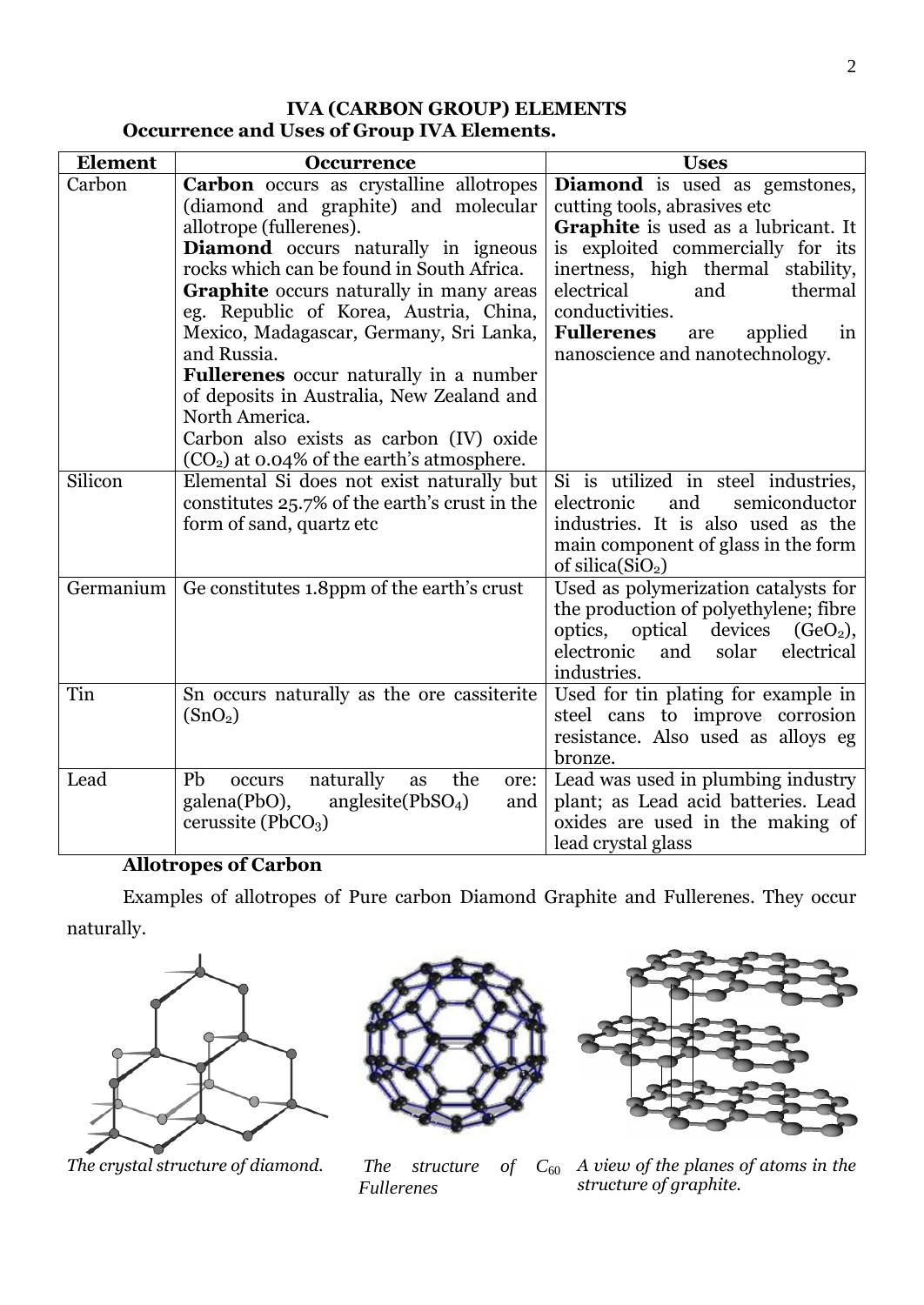| <b>Characteristics</b> | <b>Diamond</b>                                                                                                                                                                                                                                          | Graphite                                                                                                                                                                                                                                                                                                                                                                                                              |
|------------------------|---------------------------------------------------------------------------------------------------------------------------------------------------------------------------------------------------------------------------------------------------------|-----------------------------------------------------------------------------------------------------------------------------------------------------------------------------------------------------------------------------------------------------------------------------------------------------------------------------------------------------------------------------------------------------------------------|
| <b>Density</b>         | $3.5$ g $cm-3$                                                                                                                                                                                                                                          | 2.3gcm <sup>-3</sup> -less dense than diamond                                                                                                                                                                                                                                                                                                                                                                         |
|                        |                                                                                                                                                                                                                                                         | because its structure is less compact.                                                                                                                                                                                                                                                                                                                                                                                |
| <b>Structure</b>       | A three dimensional array of<br>atoms, each<br>carbon<br>atom<br>surrounded tetrahedrally<br>by<br>other<br>carbons.<br>Each<br>four<br>diamond crystal is a giant<br>molecule<br>containing<br>very<br>strong bonds. The structure is<br>highly rigid. | A two dimensional array of carbon<br>atoms, each atom surrounded by three<br>other carbons in the same plane and the<br>bonding is covalent. The sheet of<br>carbon atoms are arranged in regular<br>hexagon and are held by weak van der<br>Waal's forces.                                                                                                                                                           |
| <b>Hardness</b>        | Hardest naturally occurring<br>substance                                                                                                                                                                                                                | Very soft and slippery because the weak<br>forces holding the individual sheets<br>together are easily broken, the sheets<br>are easily moved relative to one another.                                                                                                                                                                                                                                                |
| <b>Electrical</b>      | Does not conduct electricity                                                                                                                                                                                                                            | Graphite conducts electricity. Since each<br>carbon atoms is surrounded by three<br>other carbons, thus alternate single and<br>double bonds must be present to<br>complete the octet of each carbon atom.<br>The presence of the double bonds means<br>that mobile electrons are present and<br>these can readily be transferred from<br>hexagon to another<br>the<br>by<br>one<br>application of an electric field. |

*Summary of the Characteristics of Allotropes of Carbon*

## **SOME PHYSICAL AND CHEMICAL PARAMETERS OF GROUP IV ELEMENTS**

| Element                                    | <b>Carbon C</b>                                 | <b>Silicon Si</b>                          | Germanium<br>Ge                            | <b>Tin Sn</b>         | <b>Lead Pb</b>               |
|--------------------------------------------|-------------------------------------------------|--------------------------------------------|--------------------------------------------|-----------------------|------------------------------|
| Atomic No                                  | 6                                               | 14                                         | 32                                         | 50                    | 82                           |
| Electronic<br>Configuration                | 1s <sup>2</sup> 2s <sup>2</sup> 2p <sup>2</sup> | $[Ne]$ 3s <sup>2</sup> 3p <sup>2</sup>     | $[Ar]$ 4s <sup>2</sup> 4p <sup>2</sup>     | $\frac{Kr}{5s^25p^2}$ | $[Xe]4f^{14}5d^{10}6s^26p^2$ |
| Atomic radii<br>(nm)                       | 0.077                                           | 0.117                                      | 0.122                                      | 0.140                 | 0.154                        |
| Melting point <sup>o</sup> C               | $3730$ <sup>d</sup>                             | 1410                                       | 937                                        | 232                   | 327                          |
| Boiling point <sup>o</sup> C               | $4830$ <sup>d</sup>                             | 2360                                       | 2830                                       | 2270                  | 1744                         |
| Conductivity                               | Farily<br>goodgr<br>Non-cond. <sup>d</sup>      | Semi-cond                                  | Semi-cond                                  | Good                  | Good                         |
| <b>First ionization</b><br>energy/kJ mol-1 | 1086                                            | 787                                        | 760                                        | 707                   | 715                          |
| Type of<br>Structure                       | Giant<br>molecule                               | Giant<br>molecule<br>similar to<br>diamond | Giant<br>molecule<br>similar to<br>diamond | Giant<br>metallic     | Giant metallic               |

gr-graphite d-diamond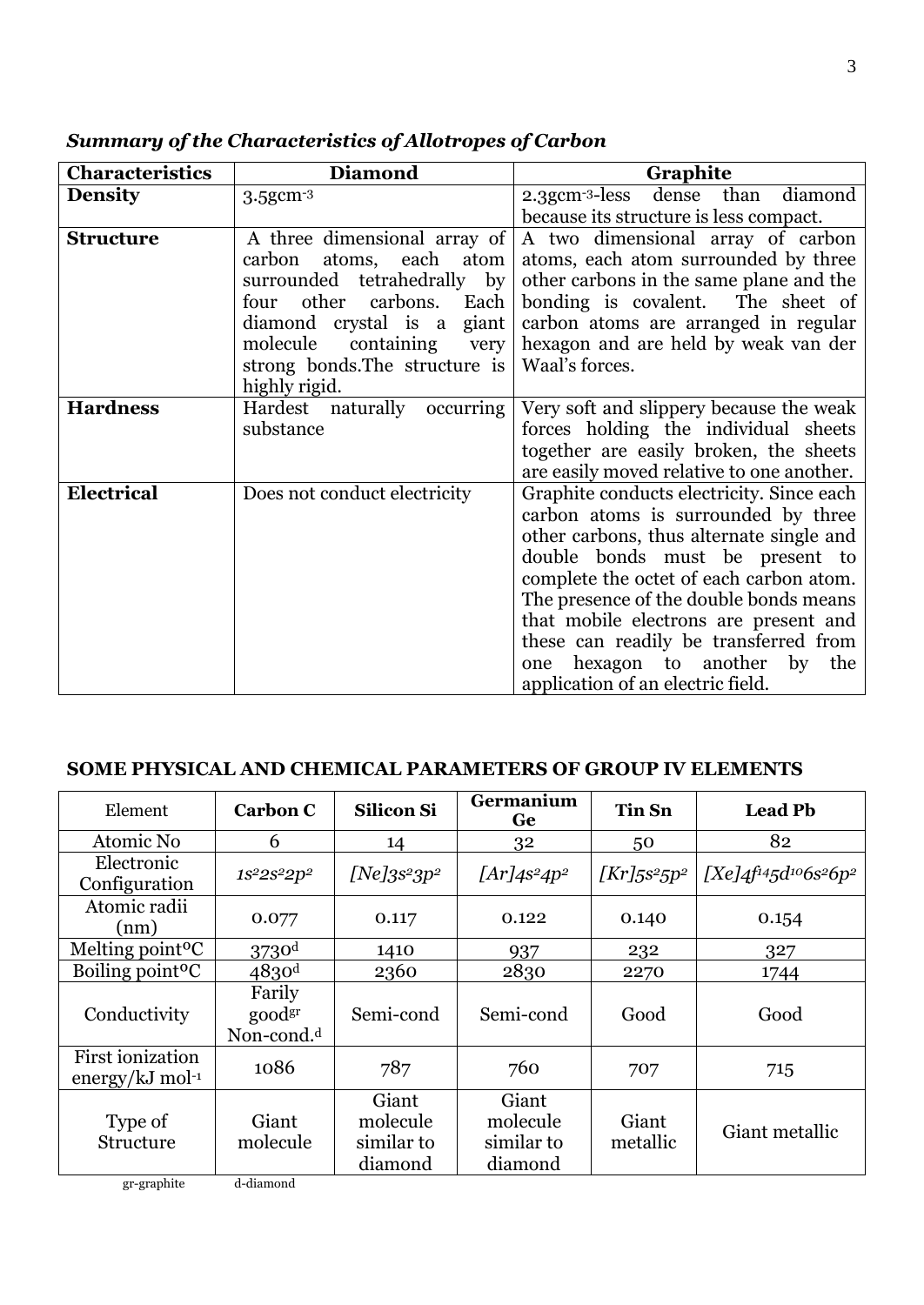#### **Some physical properties of Group IV elements**

The similarity between elements in the same family which was obvious in Group I and II are less apparent in Group IV elements. The varying properties are due to their increasing metallic character and decreasing non-metallic properties as atomic number increases.'

Carbon and silicon are non-metallic. Germanium has both metallic and non-metallic properties (metalloid). Tin and lead are definitely metallic.

The structure changes from giant molecular lattices in carbon and silicon to giant metallic structure in tin and lead. Si and Ge crystallize in the same structure as diamond. Sn and pb have distorted close-packed metal structures. As the atomic size increases, the interatomic bonding becomes weaker, as a result, the attraction of neighbouring nuclei for interveneing electrons reduces which results in a change in bonding from covalent to metallic down the group.

This results in decrease in melting point, boiling point and ionization energy. At the same time, the increasing metallic character causes a general increase in density and conductivity. Also the first Ionization energy decrease greatly between carbon and silicon but decreases very little for the other elements. The reason for this is that after silicon, there is a larger increase in nuclear charge due to the filling of '**d**' and '**f**' orbital which counterbalances the increase in atomic radii.

#### **Valency**

They exhibit a valency of two and four. Since the energy required to remove four electrons is very high, they form compounds that are predominantly covalent. Also the gain of four electrons is energetically impossible. In carbon and silicon compounds, the 4-valent states are very stable relative to 2-valent state. The 2-valent state is rare and easily oxidised to 4-valent state. Thus, CO is reacts very exothermically to form  $CO<sub>2</sub>$ . SiO<sub>2</sub> is too unstable to exist under normal conditions, although it is obtained at 2000ºC. Germanium forms oxides in both 2-valent and 4-valent state. However,  $GeO<sub>2</sub>$  is rather more stable than  $GeO<sub>2</sub>$  does not act as an oxidising agent and GeO is readily converted to  $GeO<sub>2</sub>$ .

The compounds of Sn and Pb are often predominantly ionic. In tin compounds, the 4 valent states are slightly more stable than the 2-valent state, thus their aqueous solutions are mild reducing, agents which can convert  $Hg^{2+}$  ions to  $Hg$  and iodine  $(I_2)$  to iodide(I-).

 $\text{Sn}^{2+}(\text{aq}) + \text{I}_2(\text{aq}) \rightarrow \text{Sn}^{4+}(\text{aq}) + 2\text{I}^-(\text{aq})$  $\text{Sn}^{2+}(\text{aq}) + \text{Hg}^{2+}(\text{aq}) \rightarrow \text{Sn}^{4+}(\text{aq}) + \text{Hg}(l)$ 2  $^{2+}$  (aq) + I<sub>2</sub> (aq)  $\rightarrow$  Sn<sup>4+</sup> (aq) + 2I<sup>-</sup>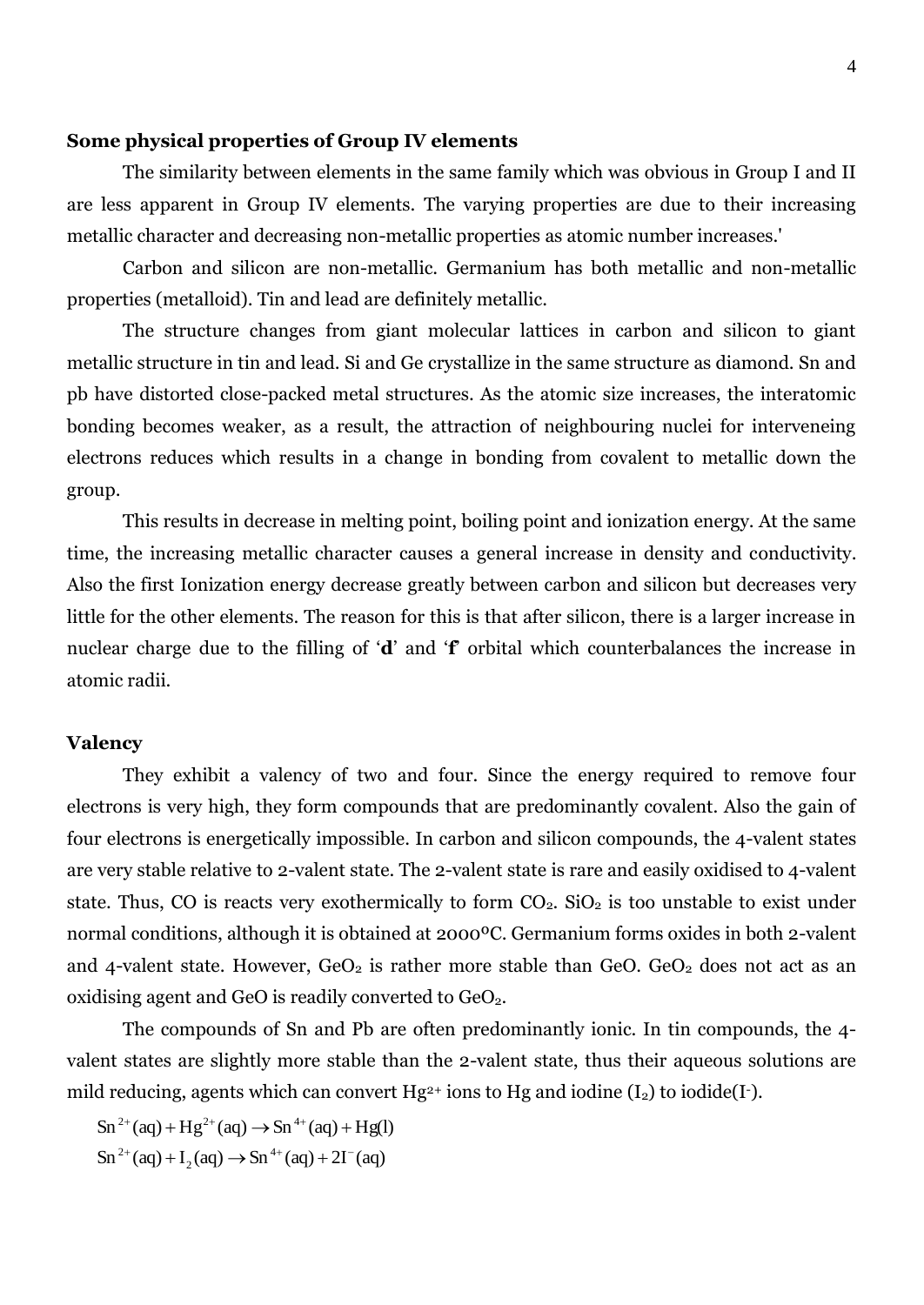For lead compounds, 2-valent state is the most predominant.  $PbO<sub>2</sub>$  is a strong oxidising agent, while PbO is relatively stable.  $PbO<sub>2</sub>$  can readily oxidise hydrochloric to chlorine and hydrogen sulphide to sulphur.

 $2PbO_2(s) + 4H_2S(g) \rightarrow 2PbS(s) + S_2(g) + 4H_2O(l)$  $PbO_2(s) + 4HCl(aq) \rightarrow PbCl_2(aq) + Cl_2 + 2H_2O(l)$ 

Ge, Sn and Pb form 2-valent compounds in which the two *s* electrons are inert (inert pair effect- because, as each of the two electrons is removed form p orbital, the remainder in the sorbital are held more strongly by the increased positive charge-in the s orbital) and the stability increases from Ge to Pb. The greater stability is well illustrated by the standard electrode potentials of the M<sup>4+</sup>(aq)/ M<sup>2+</sup>(aq) for germanium, tin and lead.(see table 1).

#### **Some Simple compounds of Group IV elements**

All members form simple binary compound will hydrogen, oxygen, the halogens and nitrogen. Carbon and silicon also form carbides(binary compounds of carbon with metals and metaloids) and silicides(silicon-metal compounds).

#### **Hydrides**

They all form tetravalent hydrides XH4. In addition, carbon and silicon form series of catenated molecular hydrides. **CATENATION** is a a unique ability of this group in which they forms stable compounds containing long chains and rings of atoms.

#### *Hydrocarbons:*

Catenation has lead to the formation of numerous carbon compounds like the alkanes, alkenes and alkynes. This ability of carbon to catenate results from the fact that the C-C bond is almost as strong as the C-O bond [C-C=346kJmol-1 , C-O=360kJmol-1]. This makes the oxidation of the carbon compounds to such products as carbon dioxide and water less energetically favorable than silicon.

## *Silanes:*

Silicon hydrides called silanes have being synthesized, some with up to 11 silicon atoms linked together. Si-Si bond is much weaker than Si-O bond [Si-Si=226kJmol-1 , Si-O=464kJmol-<sup>1</sup>], therefore catenated compounds of silicon are energetically unstable with respect to  $SiO<sub>2</sub>$  and does not occur naturally. The silanes are more reactive than alkanes and their stability decreases with increasing chain length. This increased reactivity compared to hydrocarbons is attributed to the large atomic radius of silicon which leaves it open to attack by nucleophiles.

Silane SiH4,is spontaneously flammable in air, reacts violently with halogens and is hydrolysed on contact with water. Silane is also a reducing agentand canreduce Fe<sup>3+</sup> toFe<sup>2+</sup>.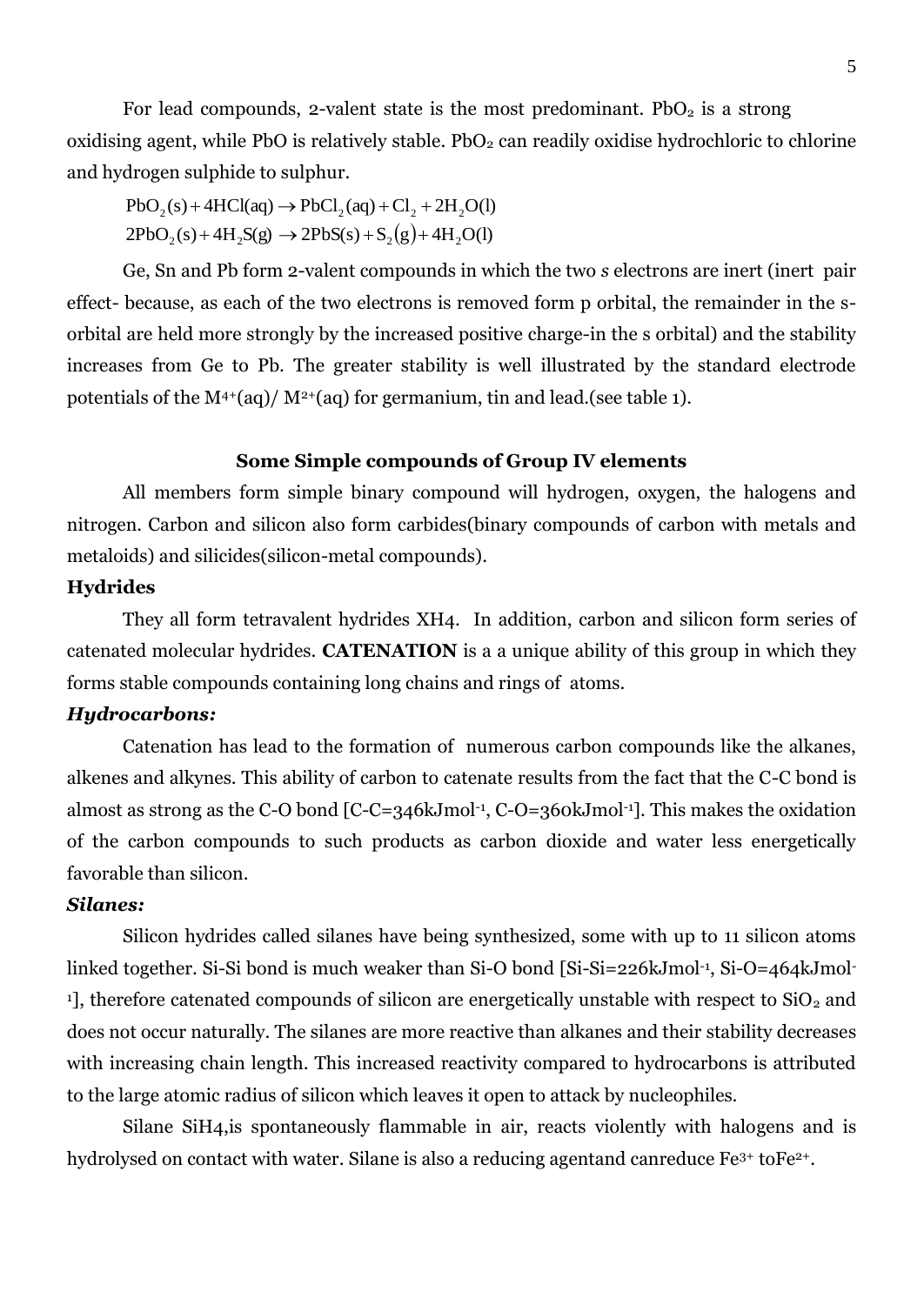#### *Germane, Stannane And Plumbane:*

Also three hydrides of Ge have been synthesized (e.g.  $GeH<sub>4</sub>$ ), but only one hydride each for tin and lead  $(SnH<sub>4</sub>$  and PbH<sub>4</sub>). They hydrides all have a simple molecular structure and are tetrahedral in shape. They have low melting point s and boiling points and are all gases at room temperature

# **Halides**

All the elements in this group react directly with halogens to form the tetrahalides, except lead which forms the dihalides. The simpliest halocarbons are tetrahalomethanes which vary from the highly stable and volatile CF4 to the thermally unstable solid CI4.

The tetrahalides have a simple molecular structure and are tetrahedral in shape. They have low melting point s and boiling points. All form volatile liquids at room temperature.

**NB:**The thermal stability of the hydrides and the tetrahalides decreases down the group because the E-H and E-X bonds become weaker and longer.(where E is a group IV element) **Oxide**

All members of the group except lead reacts with oxygen on heating to form the dioxide. Lead forms the monoxide, PbO.

 $Pb(s) + \frac{1}{2}O_2(g) \rightarrow PbO(s)$  $Sn(s) + O_2(g) \rightarrow SnO_2(s)$  $C(s) + O_2(g) \rightarrow CO_2(g)$ 

#### **Summary of trends as we go down the group from carbon to lead:**

- 1. The elements change from non-metallic to metallic.
- 2. The 2-valent state becomes more stable relative to 4-valent state.
- 3. The bonding in compounds changes from covalent to ionic[covalent compounds-eg hydrides and tetrahalide becomes less stable down the group; ionic compounds eg monoxides, become less stable down the group.
- 4. The nature of the dioxides changes from acidic to amphoteric.
- 5. The nature of the monoxides changes from neutral to amphoteric.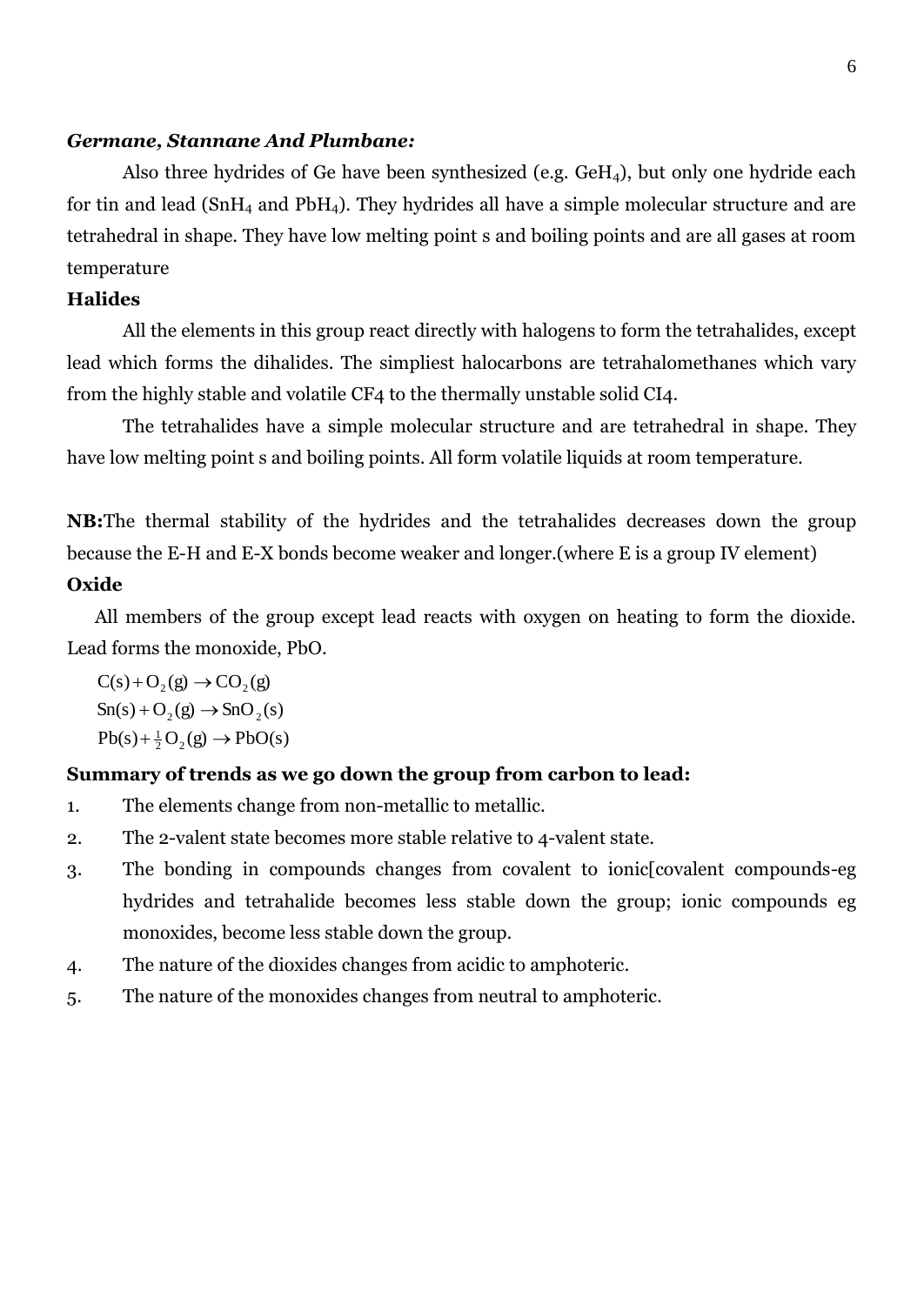#### **NUCLEAR CHEMISTRY**

Nuclear chemistry investigates the changes that occur in the atomic nucleus.

#### **Nuclear Binding Energy**

The mass of a nucleus is slightly less than the sum of the masses of the proton and the neutrons. For example, the helium nucleus contains two protons and two neutrons, therefore the mass of the helium nucleus is 4.0017 atomic mass unit (amu). Whereas the individual masses of the isolated proton and neutron are 1.0073 and 1.0087 amu respectively.

 $(2 \times 1.0073) + (2 \times 1.0087) = 4.0320$ *amu* 

The difference in mass is 0.0303amu. This difference in mass is called MASS DEFECT and it is transformed into the BINDING ENERGY. The Binding Energy is defined as the energy required to separate a nucleus into individual nucleons. The Einstein equation corresponds to the release of energy i.e the mass energy relation as shown in the equation,  $E = mc^2$ .

Where E=energy released (in joules)

```
m=loss in mass (in Kg)
```

```
c=velocity of light (\approx 3 \times 10^8 \text{ ms}^{-1})
```
NB

```
\triangleright proton + neutron = nucleons
```
Therefore, mass number =nucleon number

 $\triangleright$  Nuclide= any atomic species where the proton number and nucleon number are specified

#### **Nuclear Stability**

The origin of the forces that are responsible for the nuclear stability is still under study. Nuclear forces acts over incredibly short distances. From the graph, elements with mass number around 60 are most stable. The elements with nuclei heavier than this should be able to split up to form lighter or more stable nuclei with the release of energy (fission). The elements lighter than 60 should be able to combine if the repulsion between nuclear charges can be overcomed to form heavier nuclei with the release of energy (fusion).

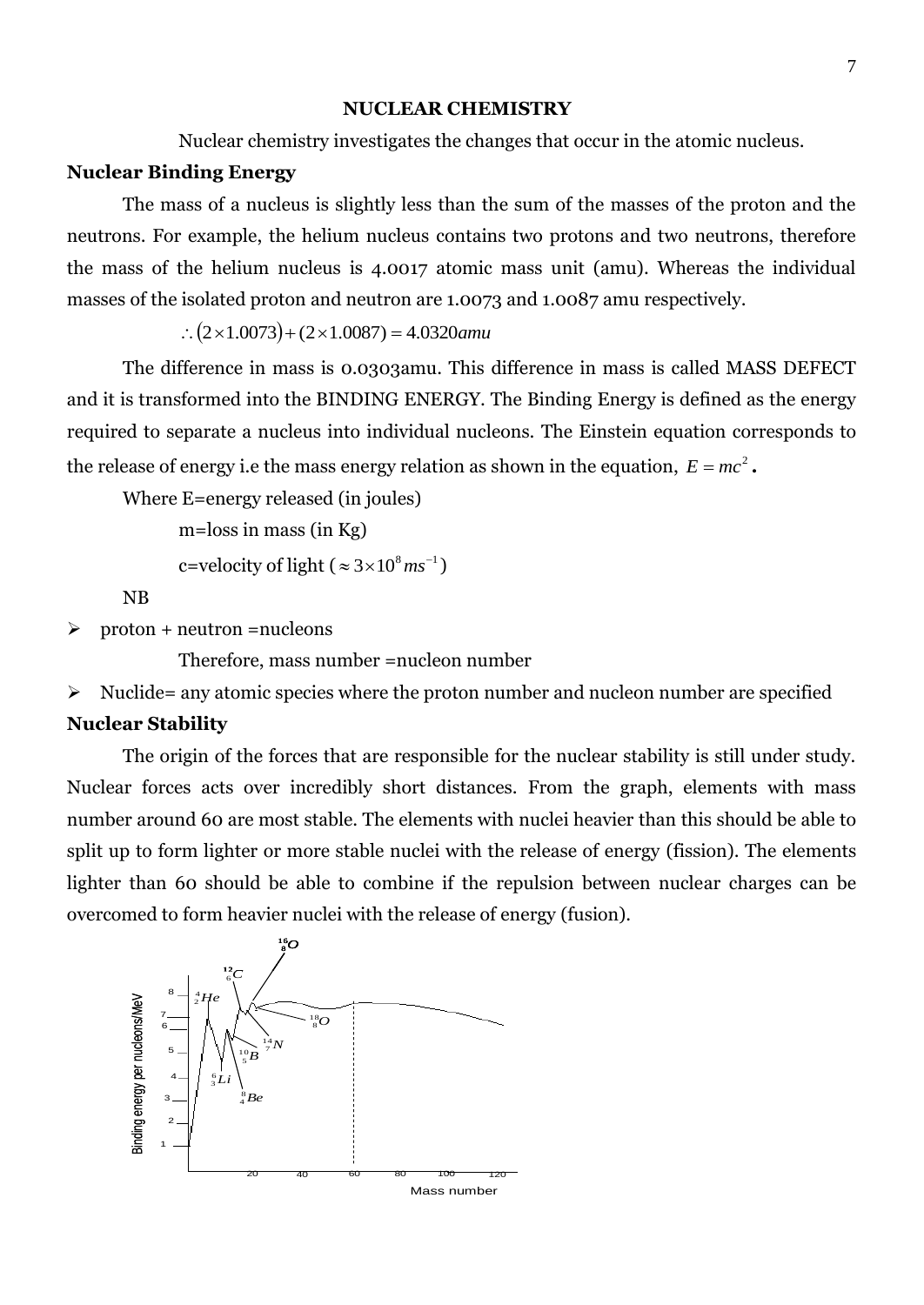#### **Radioactivity**

Radioactivity is the spontaneous emission of radiation by an element or spontaneous disintegration of nucleus of an atom. Such element is called a Radioactive element. During this disintegration, alpha ( $\alpha$ ), beta ( $\beta$ ) and gamma (γ) rays are emitted.

When an element undergoes radioactivity, it is said to undergo nuclear transformation. Here, the

Parent nucleus - Daughter nucleus+ emission

This process is called transmutation of an atom

#### **Alpha particles()**

These are fast moving streams of positively charged nuclei of helium,  ${}^{4}_{2}He$ .

#### *Properties*

- 1. Has a penetrating power
- 2. It can be easily absorbed by matter.
- 3. they exert strong ionizing effect during collision
- 4. They are positively charged and fairly heavy, hence deflected slightly towards a negative plate in an electrostatic filed.

An element that undergoes  $\alpha$  -decay or emits  $\alpha$ -radiation has the following equation;

$$
\sum_{Z}^{A} X \rightarrow (A-4)Y + 2He
$$
\nParent

\nDaughter

Example  ${}^{238}_{92}U \rightarrow {}^{234}_{90}Th + {}^{4}_{2}He$ 234 90  $^{238}_{92}U \rightarrow ^{234}_{90}Th+$ 

Most of the radioactive elements with atomic number greater than 83 (bismuth) undergoes alpha decay. Examples of the isotopes are radium-226, plutonium-238, polonium-218 and radon-220.

#### **Beta particles (**β**)**

These are very fast moving streams of electrons  $\begin{pmatrix} 0 \\ -e \end{pmatrix}$  $\lambda_{-1}^{0}e\big)$  which are negatively charged.

#### *Properties*

- 1. It has a relatively small mass.
- 2. It is markedly deflected towards a positive plate in an electrostatic field.
- 3. It is more penetrating than  $\alpha$ -ray.

When an element undergoes β-decay, it becomes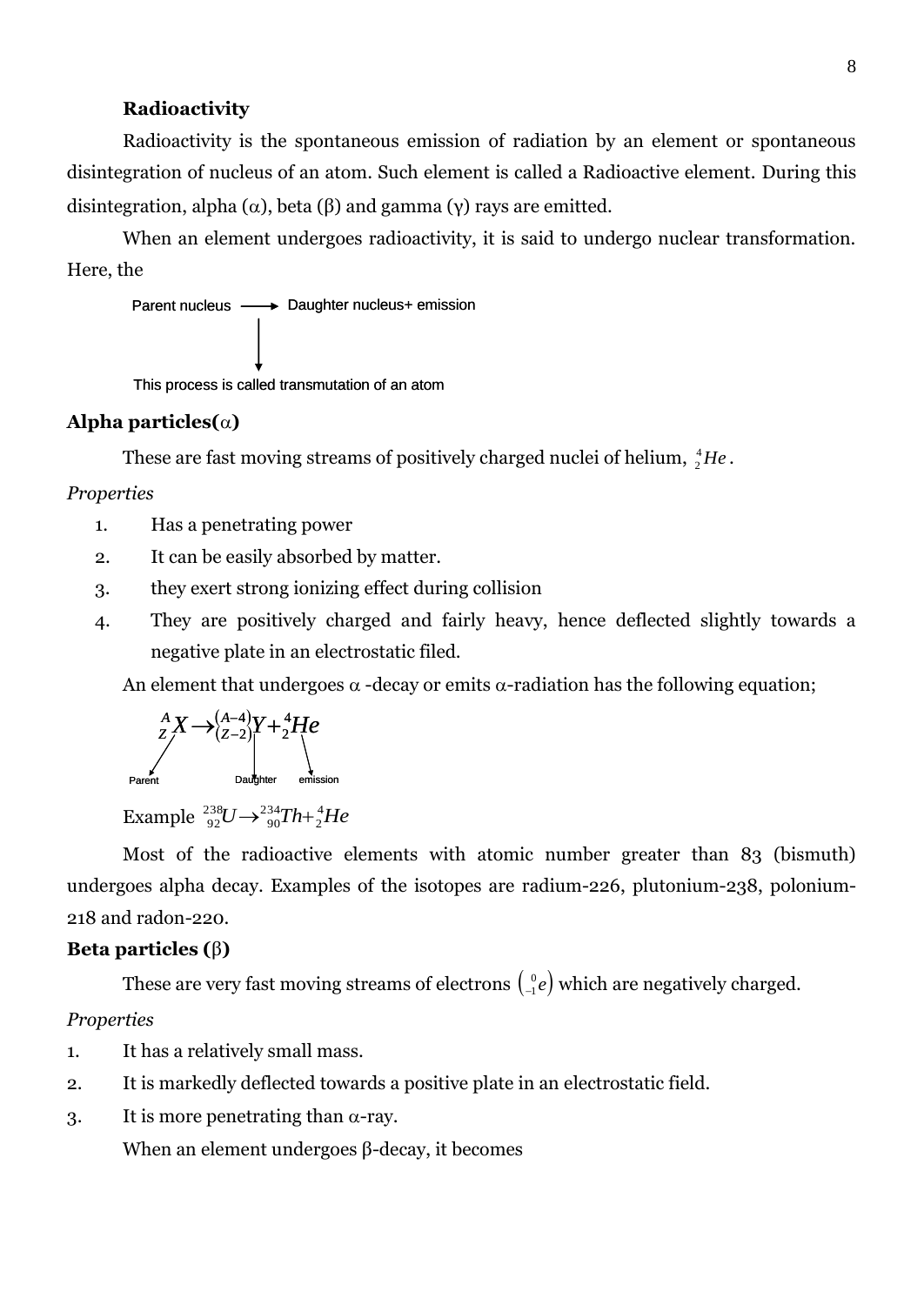

Elements with atomic number less than 83 donot undergoes alpha decay, instead their isotopes emit beta radiation. Examples, carbon-14, strontium-90 and iodine-131.

## **Gamma particles (**γ**)**

These are electromagnetic waves similar to visible light and x-rays with short wavelength (10-12 metres).

*Properties*

- 1. It is the most penetrating type of radiation, e.g. it can penetrate several centimeters of lead.
- 2. It is electrically neutral, therefore not deflected by magnetic or electric field.
- 3. When an atom emits gamma rays, there is no change in atomic number or mass.
- 4. It can be diffracted by the lattice of a crystal

#### *Differences between Chemical Reactions and Nuclear Reactions*

- During chemical reactions, electrons are redistributed either by transfer from one atom to another or by sharing between atoms. While during a nuclear reactions one element may be converted either by radioactive decay or by atomic fission or fusion.
- $\triangleright$  Chemical reactions involve only the outer parts of atoms-electrons while nuclear reactions involve the nucleus- the protons and neutrons.
- $\triangleright$  Energy changes in nuclear reactions are usually greater than those in chemical reactions.

#### **Natural Radioactivity**

This is due to uncontrolled and spontaneous disintegration of unstable nuclei which is accompanied by evolution of a large quantity of heat. The decay of a radioactive element is a random process which is not influenced by external factors such as temperature changes.

#### **Kinetic Calculation of Half-life**

Definition of Half-life:

- Half-life is a measure of the rate of disintegration of an element.
- It can be defined as the time taken for half of the total number of atoms in a given sample of the element to decay.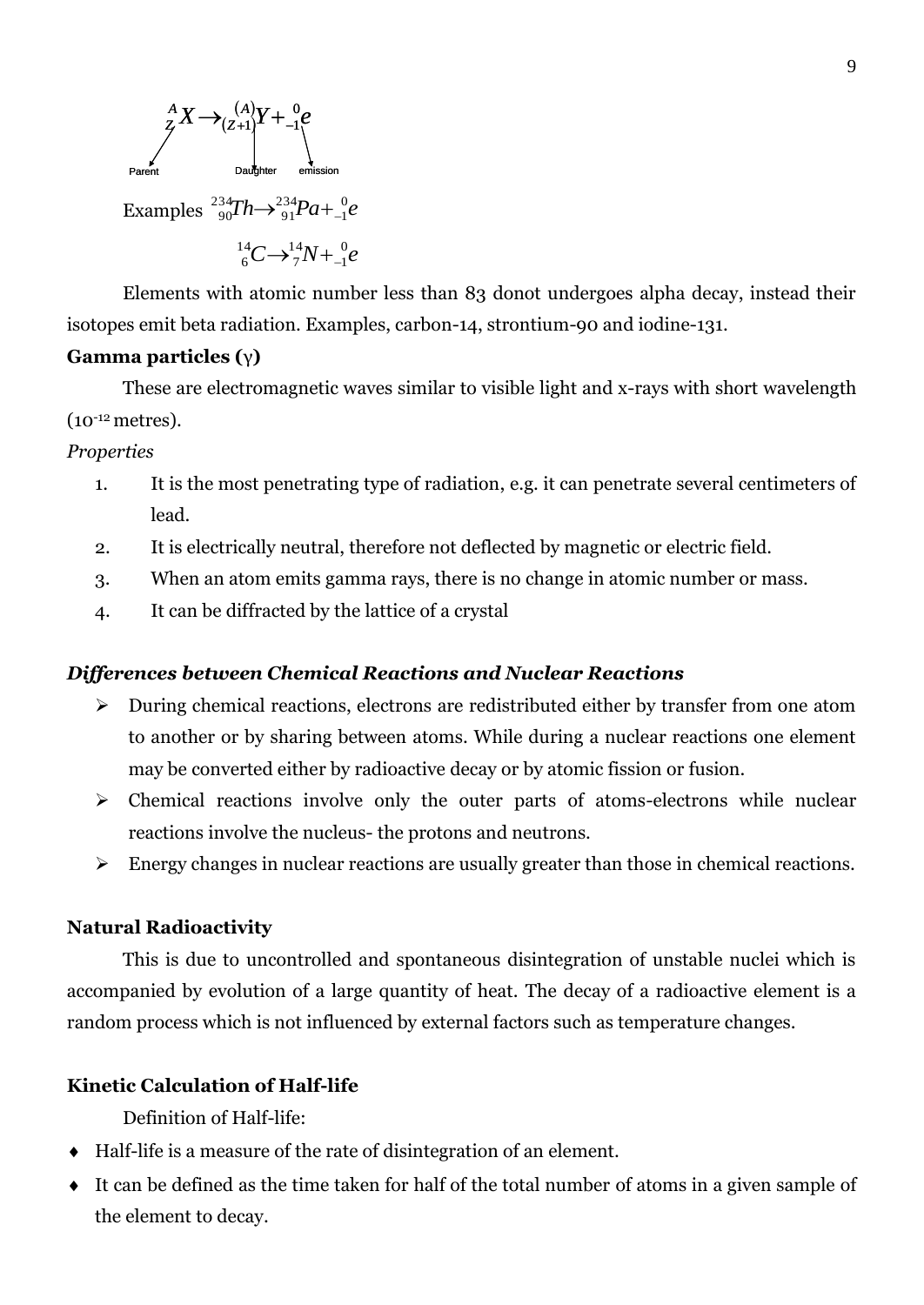It can be defined as the time taken for reaction to undergo half completion.

Following the exponential law, the rate of decay is directly proportional to the number of atoms present. The rate of decay decreases with time. Kinetically, it is a first order reaction;

 $A \rightarrow$  *products* 

The equation can be expressed as follows;

$$
Rate = k[N] \qquad \qquad \text{Hence, } -\frac{dN}{dt} \propto N
$$

Then, 
$$
-\frac{dN}{dt} = kN
$$
-----eqn 1

Where  $N =$  number of radioactive atoms present, t=time,  $k =$  First order rate constant.

*kdt*

*N*

Eqn 1 can be rearranged as follows;  $-\frac{dN}{dt}$ 

The integrated form of eqn 1 can be written as

$$
InN - InN_0 = -kt
$$
  

$$
In = Log_e
$$
 ----eqn 2

Where *N*= number of nuclides at time *t*

*No*= number of nuclides present at time *t*=0

On rearrangement, this becomes,  $\ln \left( \frac{N_0}{N} \right) = kt$  $\binom{N_0}{N}$  $\left(N_0/\sqrt{\mu}\right) = kt$  or  $N/\sqrt{\mu} = e^{-kt}$ *o*  $\alpha'$ <sub>*e*</sub> = *e*  $N/_{\mathcal{M}} = e^{-kt}$  eqn 4

From Napierian log to ordinary log, which is In  $=$  2.303Log<sub>10</sub>. Therefore eqn 4 becomes

$$
2.303Log_{10}\left(\frac{N_0}{N}\right) = kt --eqn 5
$$

Since  $t_{\frac{1}{2}}$  represents the time needed for the original substance to reduce to half which is  $N_0$ =2N or  $1/2N$ =  $N_0$ . Therefore eqn 5 becomes;

2.303
$$
Log_{10}(2N/N) = kt_{1/2}
$$
  
0.6932 =  $kt_{1/2}$   
 $t_{1/2} = \frac{0.6932}{k}$ 

K is often represented as  $\lambda$  which is a radioactive decay constant,  $t_{\frac{1}{2}} = \frac{0.05}{\lambda}$ 0.6932  $t_{\frac{1}{2}} = \frac{0.0332}{\lambda}$ .

#### **Artificial Radioactivity**

This is carried out by bombarding the various elements with fast moving atomic particles. Examples of fast moving atomic particles are neutrons (very effective, reactive), protons, deuterons and  $\alpha$ -particles which yields new elements and energy is released in the process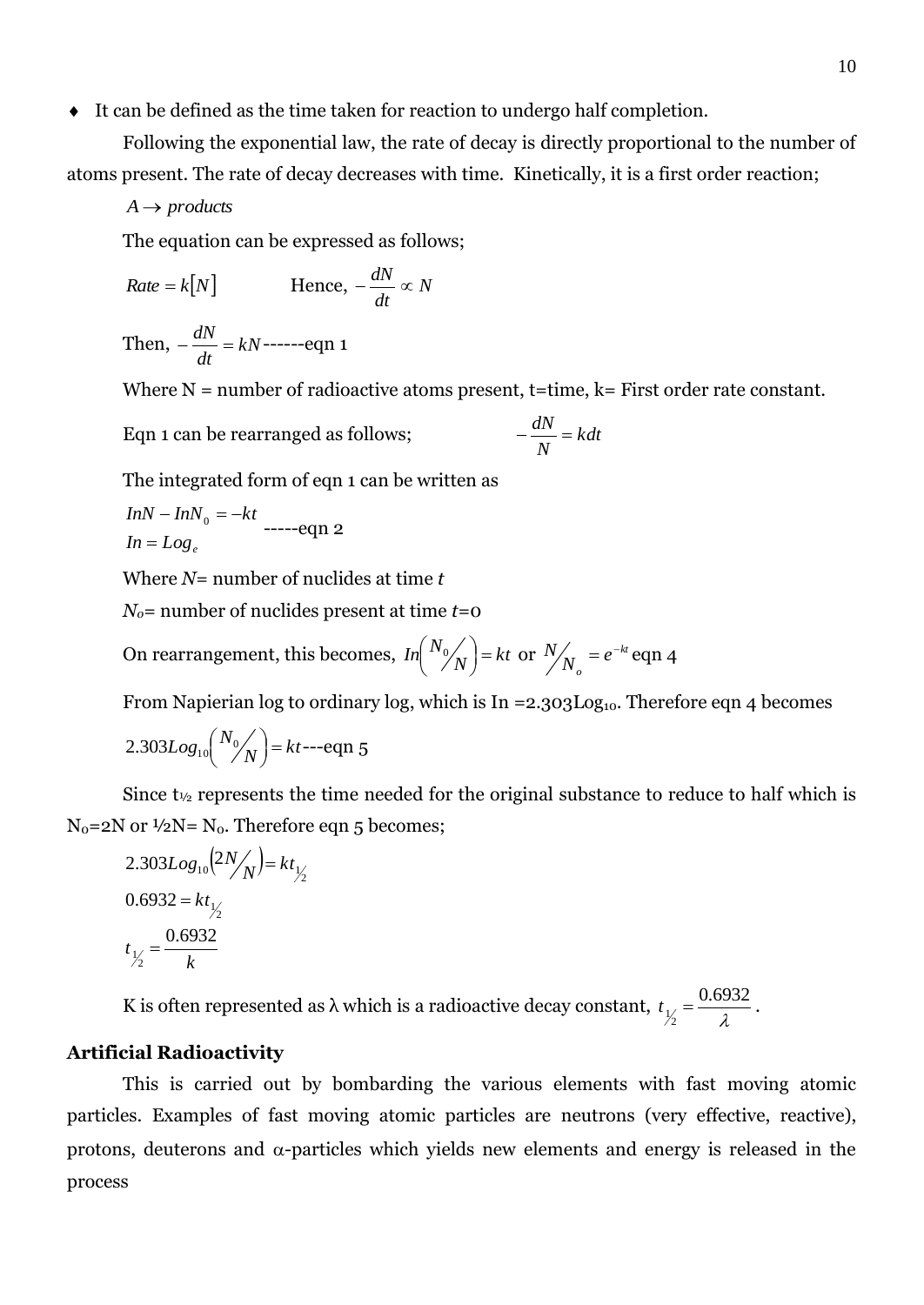$^{3}U + ^{1}_{0}n \rightarrow ^{239}_{92}U \rightarrow ^{239}_{93}Np + ^{0}_{-1}e$ 1 239 93 239 92 1  $\boldsymbol{0}$  ${}^{238}_{92}U + {}^{1}_{0}n \rightarrow {}^{239}_{92}U \rightarrow {}^{239}_{93}Np + {}^{0}_{-1}e$   ${}^{14}_{7}N + {}^{1}_{0}n \rightarrow {}^{14}_{6}C + {}^{1}_{1}P$ 1 14 6 1  $\mathbf{0}$  $^{14}_{7}N + ^{1}_{0}n \rightarrow ^{14}_{6}C +$ 

There are two types of artificial radioactivity;

# *Nuclear fusion*

This is the process whereby two or more light nuclei unite to form a heavier nucleus with the release of energy and radiation. For example is hydrogen fusion bomb;

 $D + {}_1^3T \rightarrow {}_2^4He + {}_0^1n + energy$ 0 4 2 3 1 2 1

Thermonuclear reactions are believed to be the source of energy of the sum and stars.

# *Nuclear fission*

This is the process whereby a heavy nucleus is split into 2 or more lighter nuclei with a release of energy and radiation. Eg

 ${}^{5}U + {}^{1}_{0}n \rightarrow {}^{141}_{56}Ba + {}^{92}_{36}Kr + 3{}^{1}_{0}n$  $\boldsymbol{0}$ 92 36 141 56 1  $\boldsymbol{0}$  $^{235}_{92}U + ^{1}_{0}n \rightarrow ^{141}_{56}Ba + ^{92}_{36}Kr + 3$ 

**Nuclear reactor** uses fission reactions to produce energy. The nuclear fission is brought about by bombarding uranium-235 atoms with neutrons traveling at moderate speed. In nuclear reactors, the three neutrons are made to bombard more parent atoms, hence producing more energy and more neutrons establishing a chain reaction.

Nuclear reactors are useful in the synthesis of new elements and in the formation of radioisotopes of common elements.

# **Applications of Radioactivity/Radioisotopes**

- *Treatment of cancer*; destroys cancerous tissue in preference to healthy tissue
- *Studying metabolic pathways:* Used to track the path of elements through the body. For example, radioactive iodine-131 given to patient with defective thyroids to enable doctors to follow the iodine path through the body. Its half-life is 8days.
- *Sterilization:* Used to sterilize surgical equipments
- *Thickness gauges and Instruments monitor*: Used to monitor underground leakages in pipes; to measure engine wear; to monitor thickness of metal foil, paper, plastic.
- *Archeological and geological uses*: used to calculate the age of plants and animal remains. For example carbon -14 radioisotope.
- *Used in structural analysis*.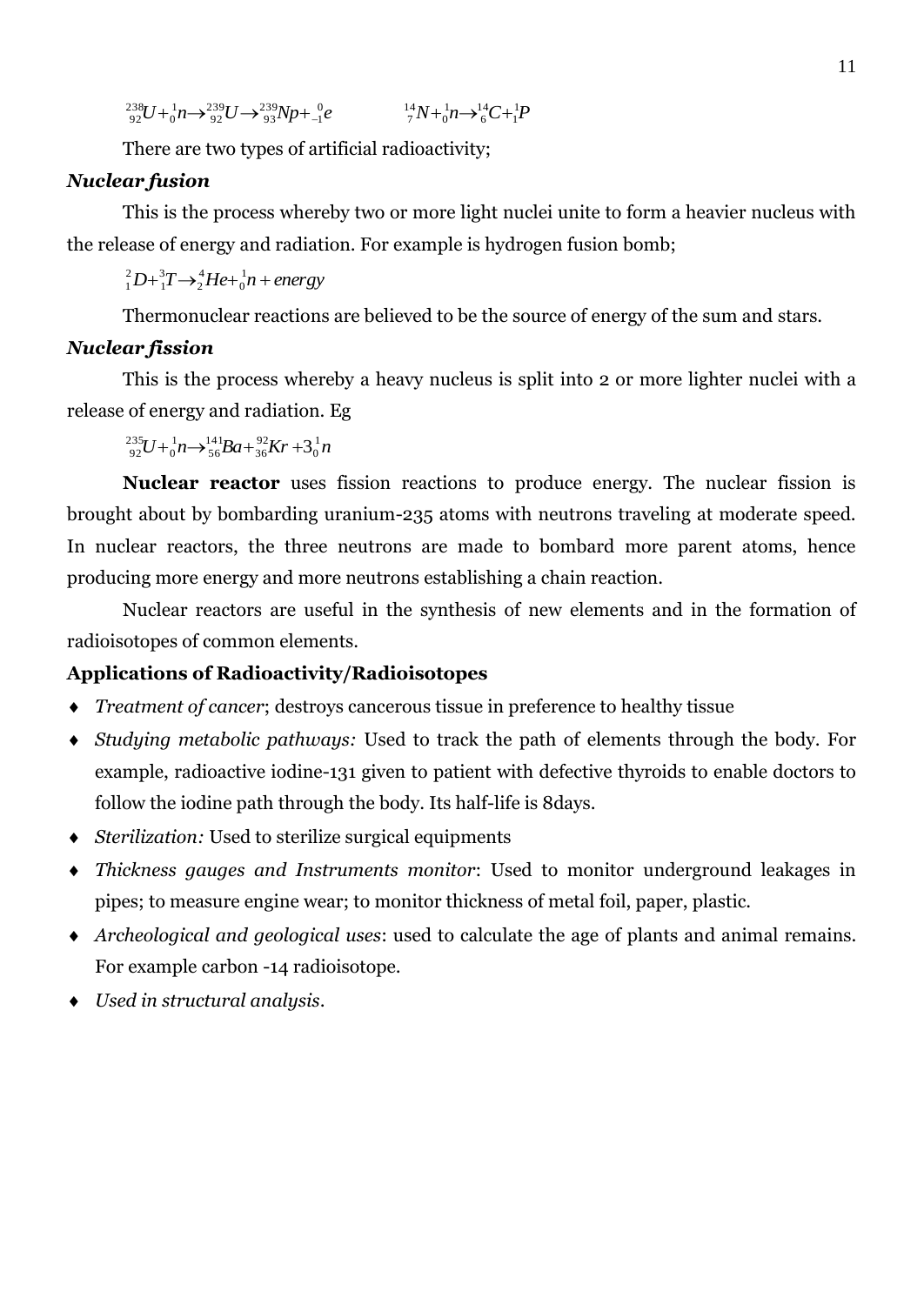## **INTRODUCTION TO TRANSITION ELEMENT**

A transition element is an element with having at least one ion with a partially filled dsubshell. The periodic table is divided into 4 blocks as follows:

s-block- } collectively called the main group elements p-blockd-block-} transition elements

f-block-} lanthanides and actinides

# **Position in the Periodic Table**

The transition elements are in the central block of the periodic table. There are three rows of elements in the central or d-block of the periodic table. Each contains ten metallic elements and corresponds to the filling of d-orbital in these atoms.

| Transition    | Atomic | Electronic Structure of |                                              | <b>Electronic Structure</b> |                              | <b>Electronic Structure</b> |                              |
|---------------|--------|-------------------------|----------------------------------------------|-----------------------------|------------------------------|-----------------------------|------------------------------|
| Elements      | No.    | the elements            |                                              | of the ions                 |                              | of the ions.                |                              |
| Scandium      | 21     | Sc                      | $[Ar]$ 3d <sup>1</sup> 4S <sup>2</sup>       | $Sc^{3+}$                   | $[Ar]$ 3d <sup>o</sup> (NT)  |                             |                              |
| Titanium      | 22     | Ti                      | $[Ar]$ 3d <sup>2</sup> 4S <sup>2</sup>       | $Ti2+$                      | $[Ar]$ 3d <sup>2</sup>       | $Ti^{3+}$                   | $[Ar]$ 3d <sup>1</sup>       |
| Vanadium      | 23     | $\rm V$                 | [Ar] $3d^34S^2$                              | $\rm V^{2+}$                | $[Ar]3d^3$                   | $V^{3+}$                    | $[Ar]$ 3d <sup>2</sup>       |
| Chromium      | 24     | Cr                      | $[Ar]$ 3d <sup>5</sup> 4S <sup>1</sup>       | $Cr^{2+}$                   | $[Ar]$ 3d <sup>4</sup>       | $Cr^{3+}$                   | $[Ar]$ 3 $d^3$               |
| Manganese     | 25     | Mn                      | $[Ar]$ 3d <sup>5</sup> 4S <sup>2</sup>       | $Mn^{2+}$                   | $[Ar]$ 3 $d$ <sup>5</sup>    | $Mn^{3+}$                   | $[Ar]$ 3d <sup>4</sup>       |
| Iron          | 26     | Fe                      | [Ar] $3d64S2$                                | $Fe2+$                      | $[Ar]$ 3d <sup>6</sup>       | $Fe3+$                      | $[Ar]$ 3 $d$ <sup>5</sup>    |
| Cobalt        | 27     | Co                      | [Ar] $3d^74S^2$                              | $Co2+$                      | $[Ar]$ 3d <sup>7</sup>       | $Co3+$                      | $[Ar]$ 3 $d^o$               |
| <b>Nickel</b> | 28     | Ni                      | [Ar] $3d^84S^2$                              | $Ni2+$                      | $[Ar]$ 3 $d^8$               |                             |                              |
| Copper        | 29     | Cu                      | $[Ar]3d^{10}4S^1$                            | $Cu2+$                      | $[Ar]$ 3d <sup>9</sup>       | $Cu+$                       | $[Ar]$ 3d <sup>10</sup> (NT) |
| Zinc          | 30     | Zn                      | $[Ar]$ 3d <sup>10</sup> 4S <sup>2</sup> (NT) | $Zn^{2+}$                   | $[Ar]$ 3d <sup>10</sup> (NT) |                             |                              |

**Electronic structure of the atoms and ions(1st row only)**

Note: NT means non-transitional

Copper and Chromium have special electronic structure because, when all the five 3d levels are singly filled, a degree of stability is conferred on the atom or ion.